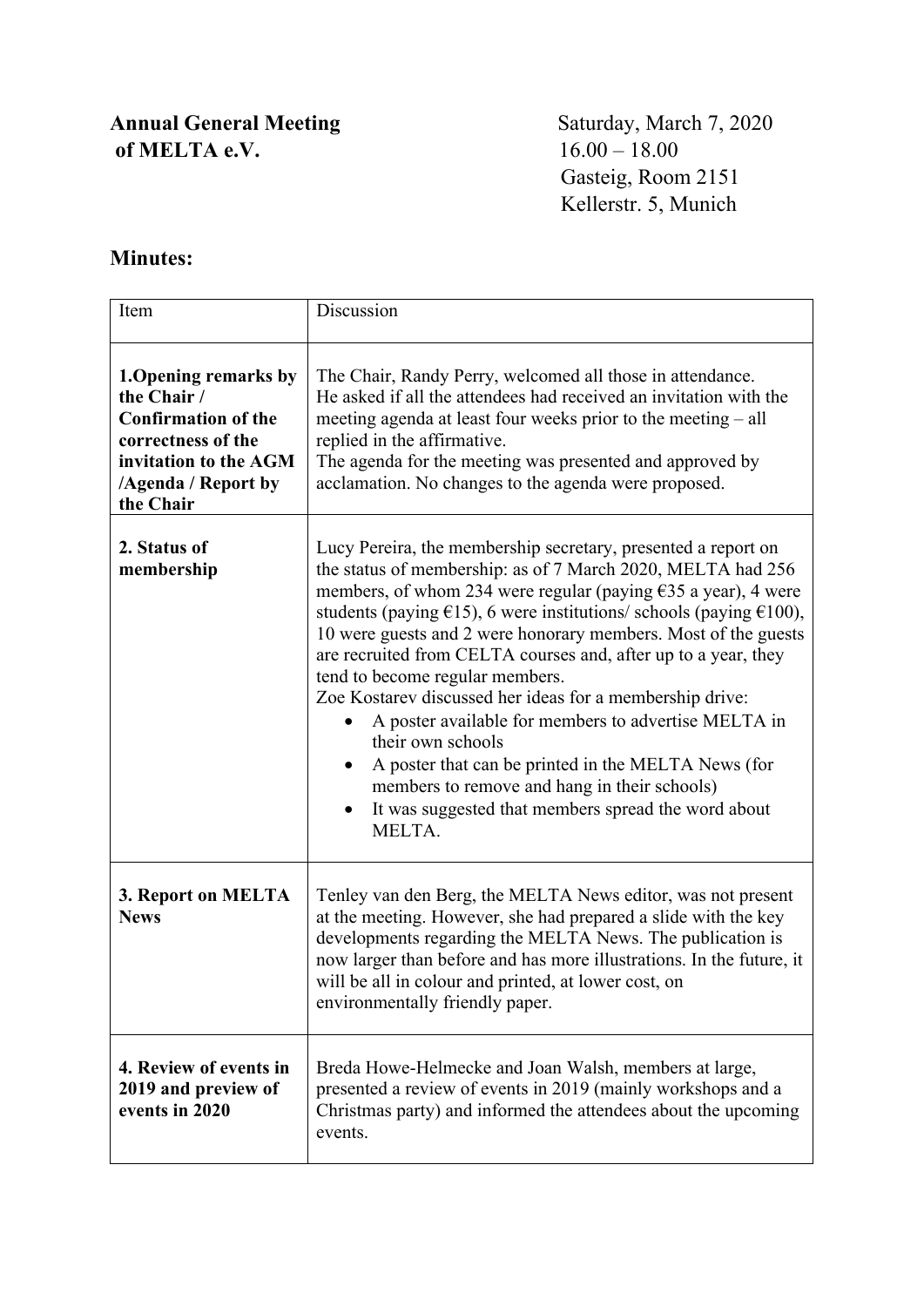|                                                                                                                                                                                                                       | Randy Perry also informed attendees that MELTA will be<br>looking for alternative venues in the future as room availability<br>at Gasteig is becoming more limited.                                                                                                                                                                                                                                                                                                                                                                                                         |
|-----------------------------------------------------------------------------------------------------------------------------------------------------------------------------------------------------------------------|-----------------------------------------------------------------------------------------------------------------------------------------------------------------------------------------------------------------------------------------------------------------------------------------------------------------------------------------------------------------------------------------------------------------------------------------------------------------------------------------------------------------------------------------------------------------------------|
| 5. New MELTA<br>website design                                                                                                                                                                                        | The Chair, Randy Perry, presented the progress of the new<br>MELTA website along with the new design. He informed the<br>attendees that a website editor will be required for the upkeep of<br>the website once it is up and running. The new website is<br>expected to go live in the coming months.                                                                                                                                                                                                                                                                       |
| <b>6. Amendments to</b><br><b>MELTA Bylaws (see</b><br>Annex 5)<br>a. New regulation<br>regarding payment of<br><b>MELTA News editor</b><br><b>b.</b> New regulation<br>regarding payments to<br><b>MELTA</b> members | Randy Perry presented an overview of the bylaws adopted in<br>previous years and called for a vote on three additions to the<br>bylaws. These addition concerned Guidelines for payments to<br>MELTA News editors and Guidelines for payments to MELTA<br>members. Voting was by show of hands. All amendments were<br>approved unanimously and without abstention.                                                                                                                                                                                                         |
| 7. Suggestions for<br><b>MELTA:</b><br><b>Brainstorming</b>                                                                                                                                                           | Randy Perry circulated cards for attendees to write ideas for<br>improvement of MELTA. The cards were collected and the ideas<br>will be discussed by the committee.                                                                                                                                                                                                                                                                                                                                                                                                        |
| 8. Approval of<br>financial statements<br>for 2018 and<br>provisional budget for<br>2019                                                                                                                              | Michael Hoffmann, the Treasurer, presented the financial report,<br>comprising the financial statement for 2019 and the budget for<br>2019:<br>Income in 2019: €12,742<br>Budget for 2020: $£12,380$<br>Randy Perry called for an amendment to the budget, allocating<br>$E250$ for posters to advertise MELTA. Voting was by show of<br>hands. The amendment was approved unanimously and without<br>abstention.<br>Randy Perry called for a vote on the report as amended. Voting<br>was by show of hands. The report was approved unanimously<br>and without abstention. |
| 9. Ratification of the<br>acts of the MELTA<br>Committee                                                                                                                                                              | Frank Steele moved that the acts of the current MELTA<br>Committee be ratified. His motion was approved by acclamation.                                                                                                                                                                                                                                                                                                                                                                                                                                                     |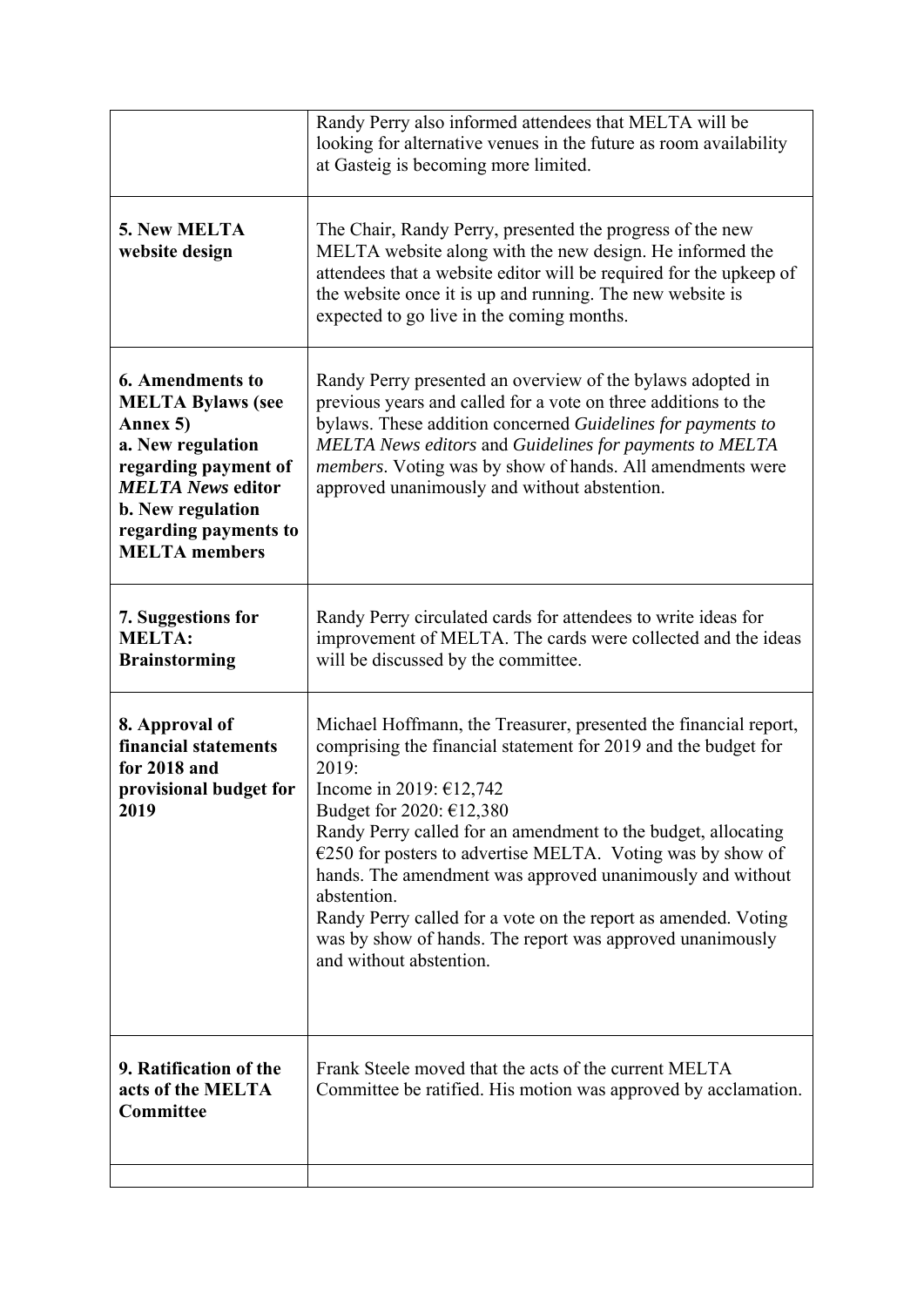| 10. Formation of an<br>election commission      | Frank Steele agreed to serve as an election committee and to<br>serve as the moderator of the election of a new MELTA<br>Committee for 2020.                                                                                                                                                                                                                                                                                                                          |
|-------------------------------------------------|-----------------------------------------------------------------------------------------------------------------------------------------------------------------------------------------------------------------------------------------------------------------------------------------------------------------------------------------------------------------------------------------------------------------------------------------------------------------------|
| 11. Election of a new<br><b>MELTA Committee</b> | An election followed:<br>Frank Steele began by calling for nominations for the position of<br>Chair of MELTA e.V. Randy Perry was nominated. He<br>accepted the nomination. There were no further nominations for<br>the office of Chair. Randy Perry was elected Chair unanimously<br>except for one abstention (by Randy Perry himself). Voting was<br>by show of hands. Randy Perry accepted his election as Chair<br>of the Committee of MELTA e.V.               |
|                                                 | Frank Steele then called for nominations for the position of Vice<br>Chair of MELTA e.V. Nikola Granchev was nominated. He<br>accepted the nomination by letter. There were no further<br>nominations for the office of Vice Chair. Nikola Granchev was<br>elected Vice Chair unanimously. Voting was by show of hands.<br>Nikola Granchev accepted his election as Vice Chair of the<br>Committee.                                                                   |
|                                                 | Frank Steele then called for nominations for the office of<br>Treasurer of MELTA e.V.<br>Michael Hoffmann was nominated. He accepted the nomination.<br>There were no further nominations for the office of Treasurer.                                                                                                                                                                                                                                                |
|                                                 | Michael Hoffmann was elected Treasurer of MELTA e.V.<br>unanimously except for one abstention. Voting was by show of<br>hands. Michael Hoffmann accepted his election as Treasurer of<br>MELTA e.V.                                                                                                                                                                                                                                                                   |
|                                                 | Frank Steele then called for nominations for the position of<br>Secretary of the Committee of MELTA e.V. Zoe Kostarev was<br>nominated. She accepted the nomination. There were no further<br>nominations for the office of Secretary of the Committee of<br>MELTA e.V. Zoe Kostarev was elected Secretary unanimously<br>except for one abstention. Voting was by show of hands. Zoe<br>Kostarev accepted her election as Secretary of the Committee of<br>MELTAe.V. |
|                                                 | Frank Steele then called for nominations for three Members at<br>Large of the Committee of MELTA e.V. Lucy Pereira, Joan<br>Walsh and Breda Howe-Helmecke were nominated. They<br>accepted their nominations. They were elected unanimously<br>except for 3 abstentions. Voting was by show of hands. All three<br>accepted their elections as Members At Large.                                                                                                      |
|                                                 | The new Committee of MELTA e.V. comprises Randy Perry<br>(Chair), Nikola Granchev (Vice Chair), Michael Hoffmann<br>(Treasurer), Zoe Kostarev (Secretary), Lucy Pereira (Member at<br>Large), Joan Walsh (Member at Large) and Breda Howe-<br>Helmecke (Member At Large).                                                                                                                                                                                             |